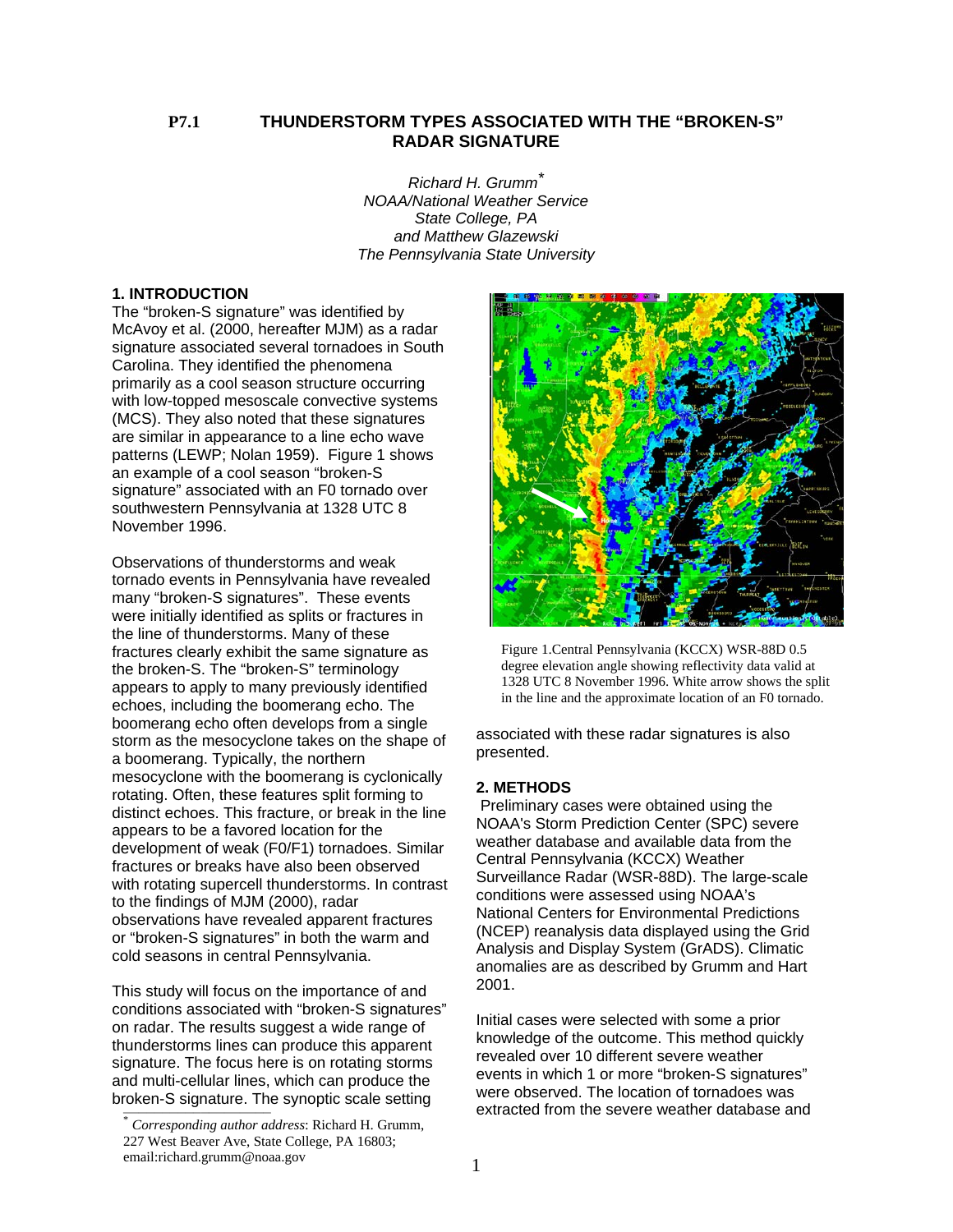

Figure 2. KCCX 0.5 degree radar data valid at 1927 UTC 21 July 2003 showing a) base reflectivity and b) storm relative velocity. Storm motion was 229 degrees at 42 kts. White arrow denotes the split in the line.

plotted on the radar imagery to show where the tornado was observed relative to the radar signatures closest to the tornado touchdown time.

The date of each severe weather event that produced 1 or more broken-S signatures on radar were used to identify the large-scale conditions associated. This facilitated classifying the events using radar characteristics and the large-scale patterns. The two examples presented in the results show two distinct event types identified to date. The first case shows a broken-S with rotating storms and the second case shows a broken-S associated with a multicellular line of storms.

The SPC storm data also allowed for production of statistics on the number of severe weather reports for each event. Radar data allowed the events to be classified based on the characteristics of the echoes on radar. The larger severe weather events in central Pennsylvania, associated with 30-50 individual severe weather reports, are typically associated with lines of thunderstorms (LEWPs). These lines appear to favor the presence of the "broken-S signature". The less common supercell events also had the ability to produce the "broken-S" signature.

NCEP re-analysis data was used to examine the large scale conditions associated with some of the larger severe weather events. Key

parameters included the mean sea-level pressure and anomalies, 850 hPa winds, and anomalies, 0-1.5km shear (derived from 850 hPa and 10m winds), 0-3km shear (700 hPa and 10m winds), and instability. For simplicity, the totals-totals index was used to depict instability. Anomalies are shown as standard deviations from the 30-year means, referred to as standardized anomalies (SDs).

## **3. RESULTS**

*3.1 21 July 2003 rotating storm event* 

The base reflectivity and storm relative velocity data (SRM) at valid at 1927 UTC 21 July 2003 are shown in Figure 2. At the fracture in the reflectivity data (white arrow in Figure 2), a strong mesocyclone developed. As this feature moved to the northeast, it produced a tornado. This tornado blew down portions of the Kinzua viaduct in northwestern Pennsylvania. There were 5 other (not shown) fractures or "broken-S signatures" over central Pennsylvania on 21 July. Two of tornadoes were associated with "broken-S" signatures on radar.

The large-scale pattern over the eastern United States is shown in Figure 3. A deep low-level cyclone, -3 to -4 SDs below normal, (Fig. 3a) moved into the Great Lakes on 21 July 2003. A low-level equivalent potential temperature ridge was present in the warm sector ahead of the 250 hPa jet (Fig. 3b). The U-wind in the upper-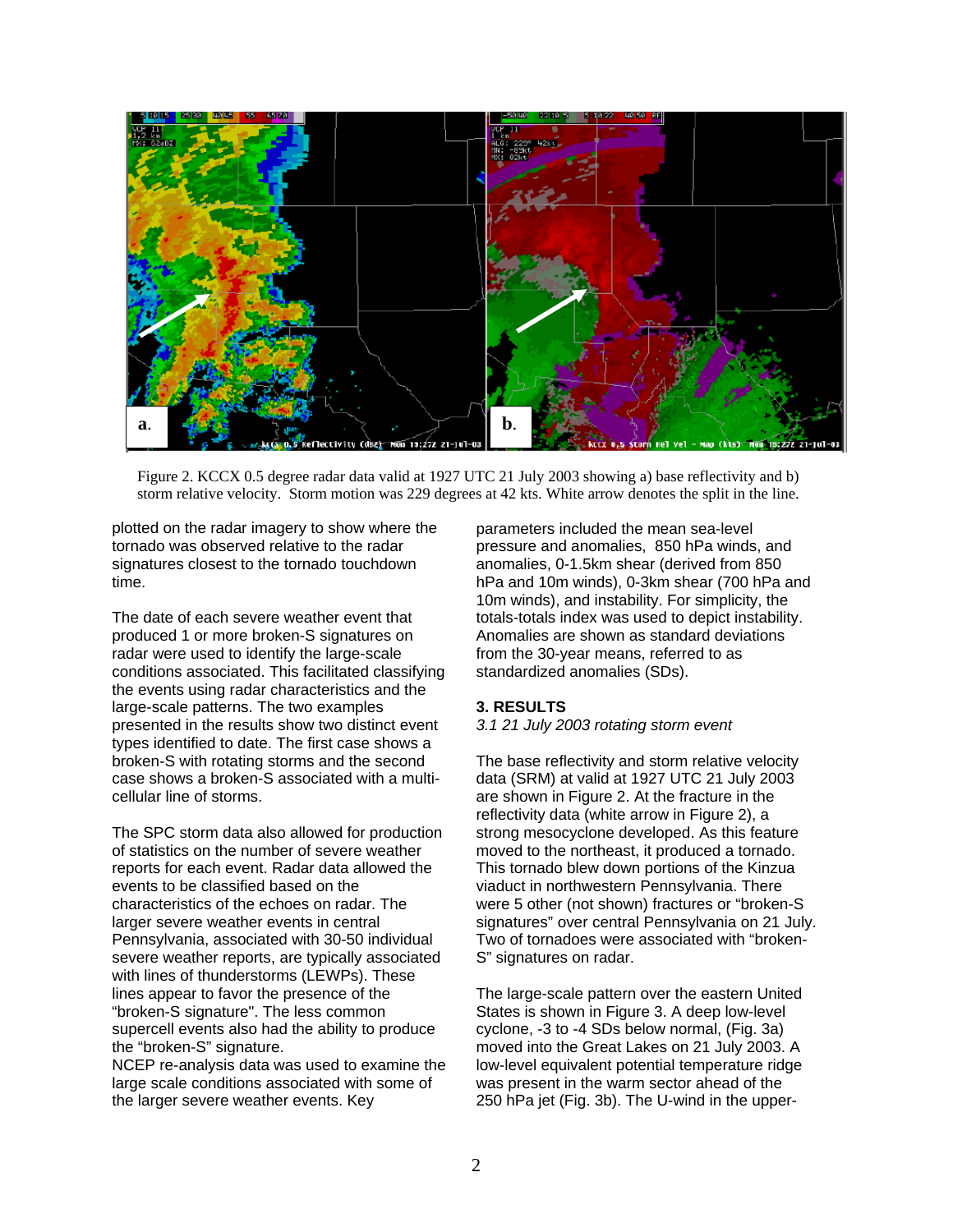

Figure 3. Reanalysis data valid at 1800 UTC 21 July 2003 showing a) mean-sea level pressure (hPa) 1000 hPa winds (kts) and standardized pressure anomalies, b) 250 hPa winds (kts), 1000 hPa equivalent potential temperature (K), and u-wind anomalies, c) 850 hPa to 10 meters above the surface shear vectors and shear anomalies, and 850 hPa height, and d) 850 hPa winds, V-wind anomalies and totals totals-totals index . Isobars are every 4 hPa, equivalent potential temperatures are every 5K, heights every 30 m, and totals-totals are every 3 degrees. Anomalies (shaded) are in standard deviations from normal.

level jet was slightly above normal. Strong shear in the layer from 10 meters to 850 hPa (about 1.5km layer) was present over the region (Fig. 3c). The shear anomaly was closely aligned with the above normal (+2 to +3SDs) 850 hPa southerly jet (Fig. 3d). The totals-totals index shows there was instability over the region of interest.

#### *3.2 8 November 1996 multi-cellular event*

This cold season event shared many of the large-scale characteristics described by MJM. In this event, a multi-cellular line of thunderstorms moved across Pennsylvania on 8 November 1996. It contained 5 "broken-S signatures" associated with weak tornadoes. The radar image associated with Bedford, PA tornado is shown in Figure 1. This event and similar broken-S signatures in these multi-cellular events were often associated with strong inflow,

such as a rear-inflow jet, into the line of thunderstorms. The SRM data (not shown) revealed a mini-bow echo like structure along the segment of the line where the "broken-S signature" appeared.

The large-scale pattern for this event is shown in Figure 4. The southwesterly winds dominated from near the surface to 250 hPa. Note the southerly and south-southeasterly winds ahead of the frontal trough (Fig. 4a). The 850 hPa southerly winds were 2-3 SDs above normal over Pennsylvania. The 850 hPa wind anomalies were comparable in size to those observed on 21 July 2003 though the magnitude of the winds was greater in the November case. The instability, strong shear, and strong lowlevel jet were closely aligned during this event which may have favored upright convection so late in the year.